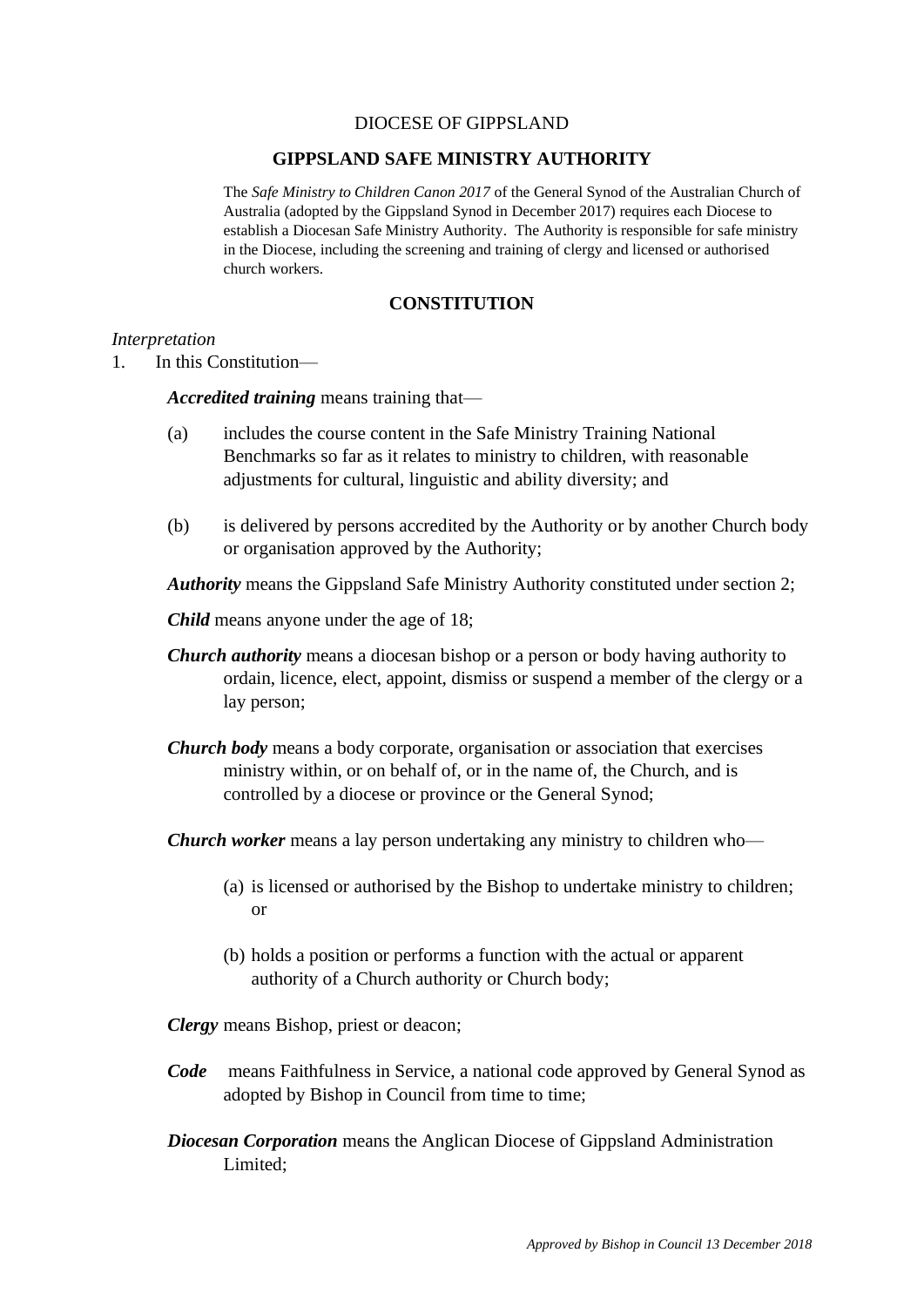- *General Synod* means the General Synod of the Anglican Church of Australia;
- *Safe ministry personnel* means clergy and church workers performing a safe ministry role;
- *Qualified person* means a person who satisfies the relevant standard of screening applying to that person under the SMCCA;
- *SMCCA* means the *Safe Ministry to Children Canon 2017* of General Synod as adopted by the Synod of Gippsland*;*

*Standards of screening* means the standards and guidelines prescribed from time to time under the *Safe Ministry to Children Canon 2017* of General Synod<sup>i</sup> .

- 2. *Gippsland Safe Ministry Authority*
	- (1) The Gippsland Safe Ministry Authority consists of 8 members of whom 7 are appointed by the Bishop in Council on the advice of the Diocesan Corporation, one as Chair, and one as Deputy Chair and—
		- (a) 5 as ordinary members; and
		- (b) the Director of Professional Standards.
	- (2) A person appointed as a member of the Authority holds office for a period of not more than 3 years but is eligible to be re-appointed.
	- (3) If a member of the Authority resigns or otherwise ceases to hold office before the expiration of the term of appointment, the Bishop in Council, on the advice of the Diocesan Corporation, may appoint a person to fill the vacancy for the remainder of the term of office of that member or until resigning or otherwise ceasing to hold office.

## 3. *Functions of the Authority*

- (1) The functions of the Authority are—
	- (a) to ensure that standards of screening and standards of training as set out in the SMCCA are met;
	- (b) to ensure that screening is carried out by the relevant screening authority in accordance with the SMCCA<sup>ii</sup>;
	- (c) to ensure that safe ministry to children is provided to children in the Diocese in accordance with the SMCCA and this Constitution;
	- (d) to ensure that every parish in the Diocese implements and maintains a Code of Conduct for Child Safety in accordance with the *Child wellbeing and Safety Act 2005* of the Victorian Parliament;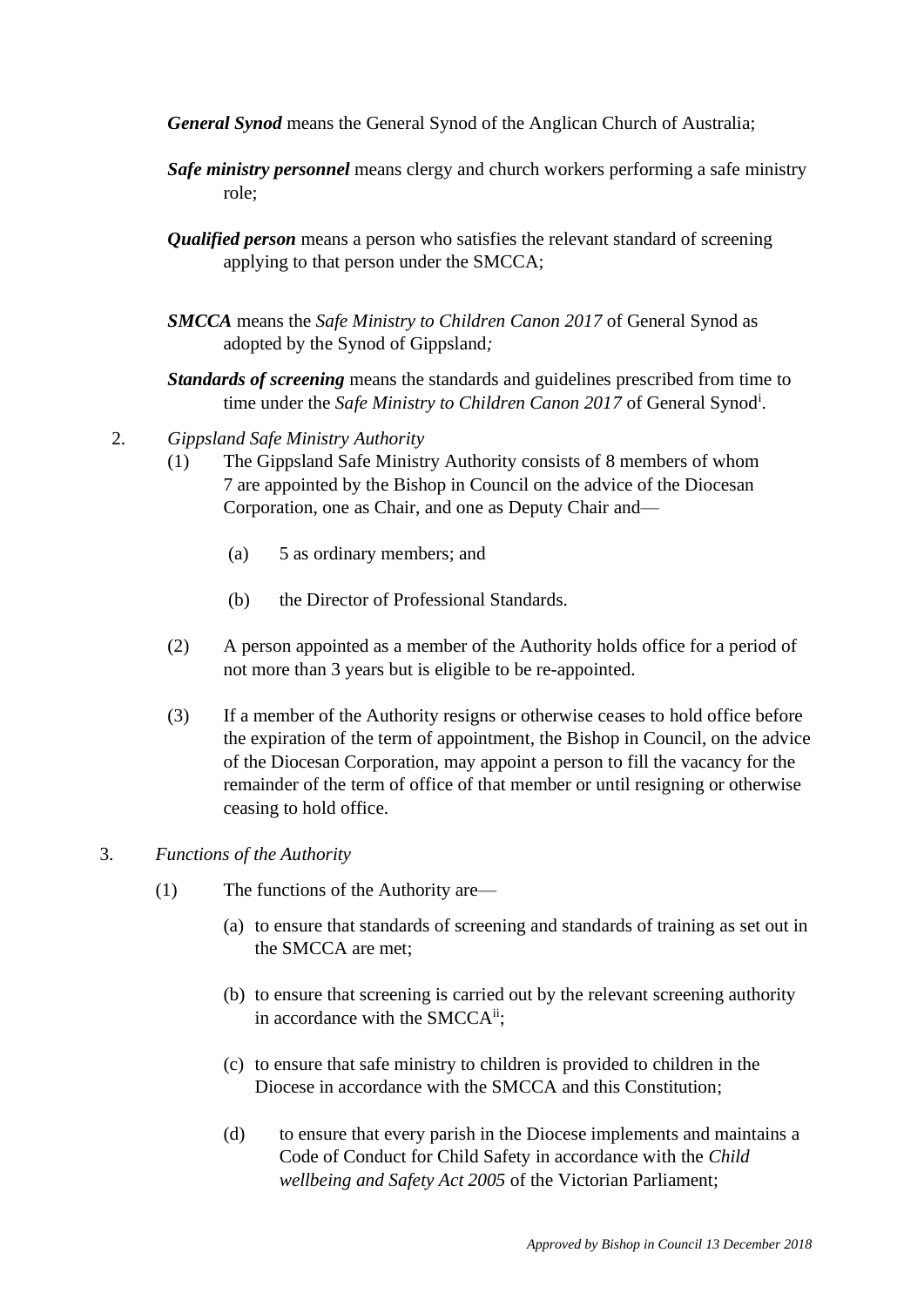- (e) to appoint accredited trainers to deliver safe ministry training for parishes and Church bodies in the Diocese;
- (f) to ensure that, in accordance with the *Working with Children Act 2005* of the Victorian Parliament, persons working with children in the Diocese hold current Working with Children Checks issued by the Department of Justice & Regulation, Victoria;
- (g) to determine in what circumstances Church workers must have a Victorian Police Check.
- 4. *Persons authorised to undertake screening*
	- (1) The Bishop, the Chair of the Authority, the Deputy Chair of the Authority and the Director of Professional Standards are authorised to screen ordinands, licensed clergy, licensed or authorised church workers, members of the Professional Standards Committee and Safe Ministry personnel.
	- (2) Where the Board of Electors has elected a person to be the Bishop of the Diocese, the person must be screened by the Board of Electors.
	- (3) The Authority may appoint a qualified person to undertake screening of church workers undertaking ministry to children.
	- 5. *Meetings of the Authority*
		- (1) The Authority may meet from time to time as determined by the Chair or the Deputy Chair of the Authority and may conduct its business by telephone or electronic communication.
		- (2) The Chair, the Deputy Chair, the Director of Professional Standards and 2 ordinary members constitute a quorum.
	- 6. *The Authority to report to Bishop in Council* The Authority, on the advice of the Diocesan Corporation, must report on its activities at least 4 times each year or as otherwise required by the Bishop in Council.
	- 7. *Keeping of records, security of records and privacy*
		- (1) The Authority must ensure that proper records are kept of screening and accredited training of clergy and church workers and safe ministry training.
		- (2) The Authority must ensure that persons undertaking screening of clergy and church workers comply with the *Privacy and Data Protection Act* 2014 of the Victorian Parliament.